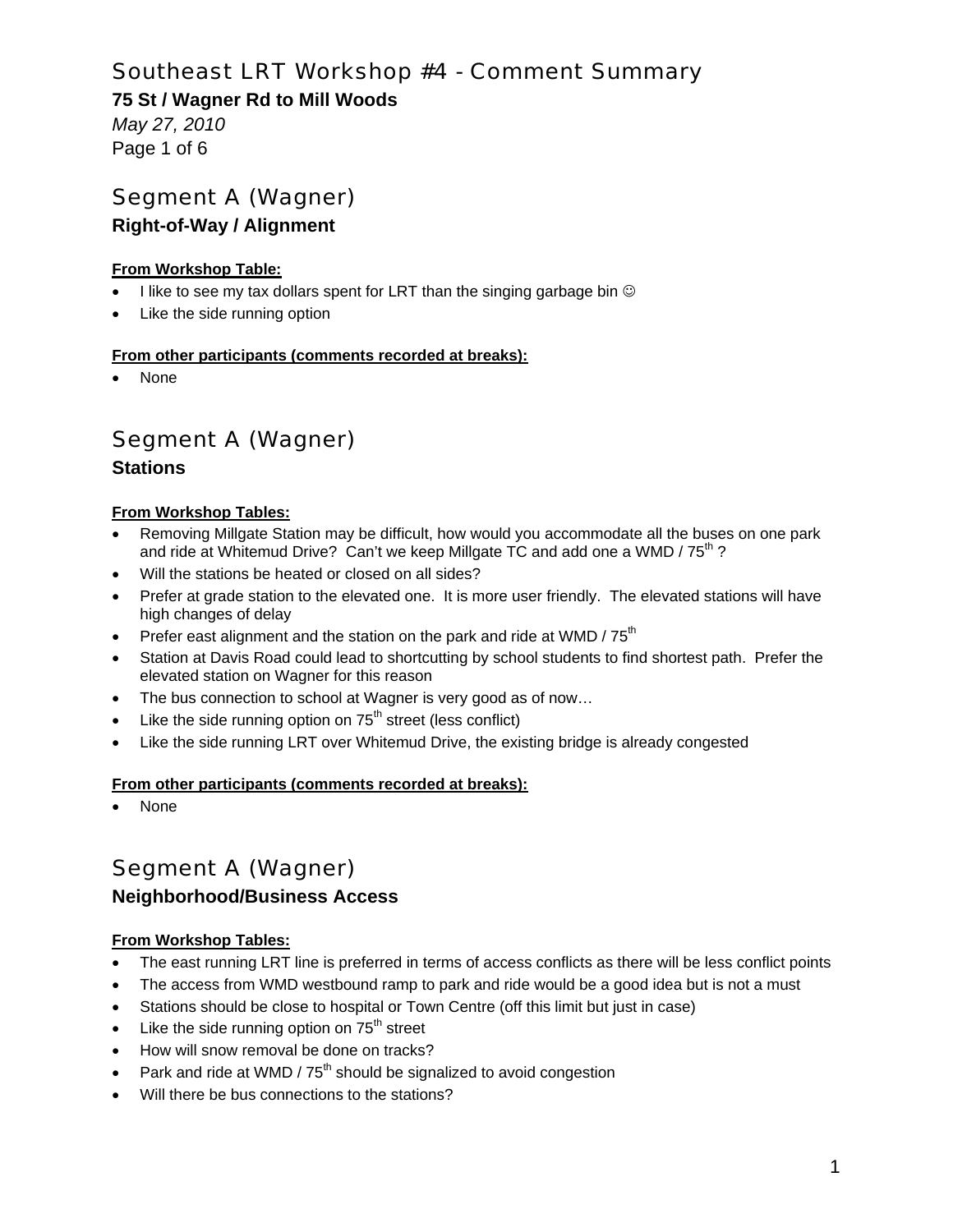**75 St / Wagner Rd to Mill Woods** 

*May 27, 2010*  Page 2 of 6

Stations should be close to schools and services

#### **From other participants (comments recorded at breaks):**

None

## Segment B (Whitemud Dr)

## **Right-of-Way / Alignment**

#### **From Workshop Tables:**

- Prefer east running because it would impact access to neighborhood (around 41<sup>st</sup> avenue)
- Prefer east alignment because it does not impact existing accesses to commercial site in SW corner of Whitemud
- Avoid amusement park property they are serving Edmontonians too, jus like other sites such as WEM and Millwoods Town Center
- Consider constructing structure over amusement park to avoid amusement park
- Concern about noise impacts to residents W of  $66<sup>th</sup>$  street
- Prefers side running because it is more accessible and has more of an urban feel
- Safety concerns potential conflict with the train
- Prefers surface running LRT but to avoid the amusement park property. Willing to look at using part of amusement parking lot to provide a smoother curve for LRT to go behind amusement park. Would like additional parking to be provided elsewhere behind site
- Prefer to stay above grade to South of Roper to avoid traffic impacts at Roper
- Alternative 1 needs signal at 41<sup>st</sup> avenue
- Consider multi-use trail on East side (Alternative 1 and 2)
- Alternative 2 seems to have less community impacts, therefore preferred
- Alternative 2 should consider going more east at Whitemud to eliminate at grade ramp at crossings
- Go above grade to south of Whitemud

#### **From other participants (comments recorded at breaks):**

Consider land swap for amusement park?

## Segment B (Whitemud Dr)

### **Stations**

#### **From Workshop Tables:**

- Parking control near stations maybe needed
- Alternative 2 is preferred no need to cross road from/to station
- Prefers center loading platform because it would be same as all other stations in Edmonton
- Center loading better because it is easier for way finding, and uses less space
- Make sure we keep in mind station capacity and ensure sufficient space to accommodate riders
- Feels that center platform are safer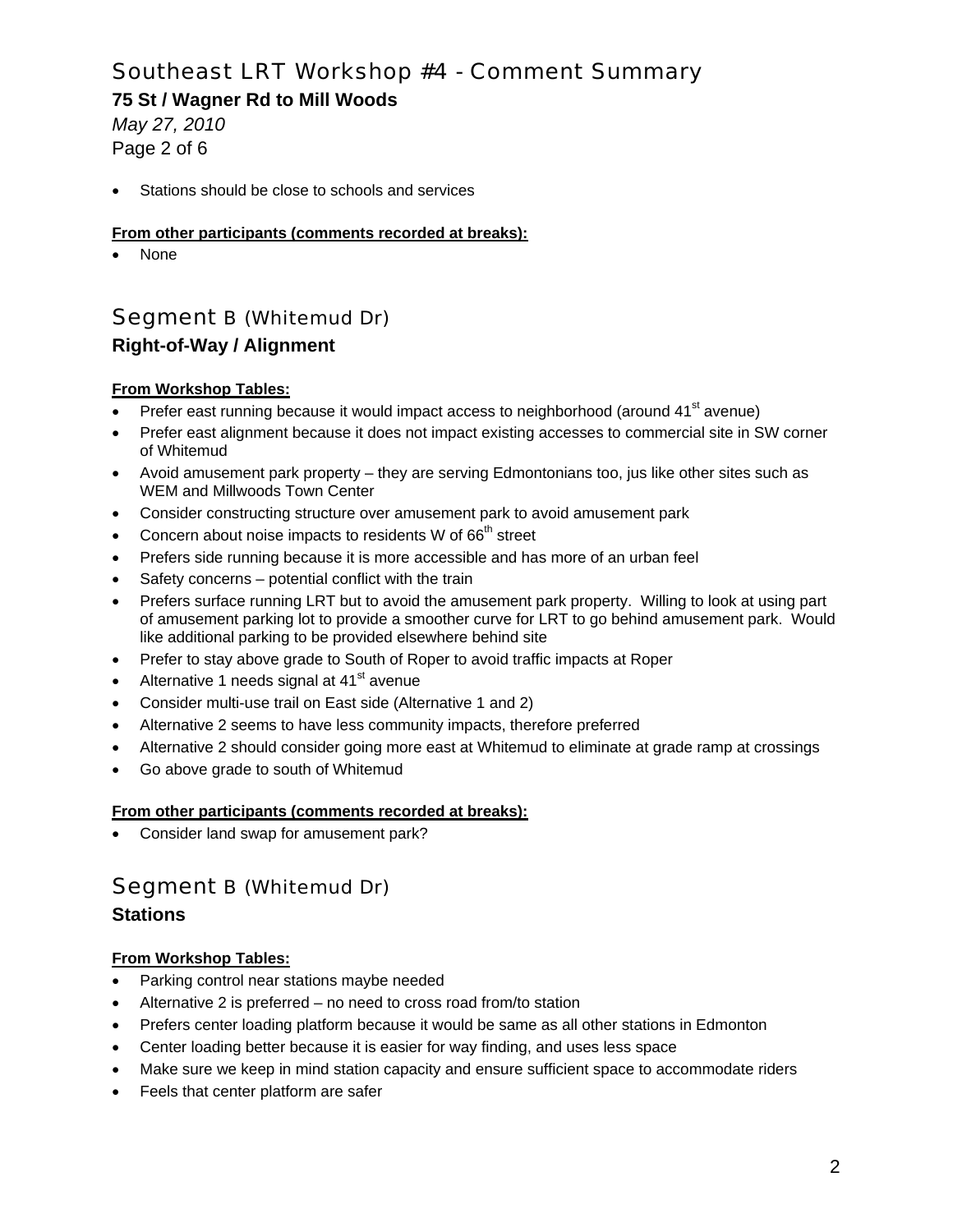**75 St / Wagner Rd to Mill Woods** 

*May 27, 2010*  Page 3 of 6

 Center platform important (good) because it reduces chance of people running across tracks between platform

#### **From other participants (comments recorded at breaks):**

None

## Segment B (Whitemud Dr) **Neighborhood/Business Access**

#### **From Workshop Table:**

- Prefers east running because it does not impact  $41<sup>st</sup>$  avenue access into Michael's Park which has limited access in/out of neighborhood
- If amusement park can be maintained,  $51<sup>st</sup>$  avenue signal is viewed as positive
- For Alternative 1, need signals at  $41<sup>st</sup>$  avenue
- Jaywalk issue kids across  $66<sup>th</sup>$  street
- Want Alternative 2!
- Consider west bound ramp direct to park and ride from Whitemud
- For park and ride, look at "back door" access to/from  $50<sup>th</sup>$  street using  $51<sup>st</sup>$  avenue
- Why not grade separate up to Roper Road to provide access, free up intersection, and access to business?

#### **From other participants (comments recorded at breaks):**

None

## Segment C (Millwoods) **Right of Way/Alignment**

#### **From Workshop Table:**

- 31 Avenue is a dangerous intersection –potential issue for pedestrians
- Parking around 31 avenue already an issues in neighborhood due to hospital
- Potentially a pedestrian overpass (or underpass) required at 31 avenue station
- Preference for side running because it is better integration for bus stops and intersections
- Pedestrian sidewalks needed along  $66<sup>th</sup>$  street for access to stations
- Noise levels today will not be the same once city grows further south and 66<sup>th</sup> street gets busier. Noise measuring as to account for future traffic noise levels to plan noise attenuation
- On centre running alternative, no signals on 36A avenue would increase traffic even more on 38<sup>th</sup> avenue
- Side running is preferred; less disruptive traffic, easier pedestrian access
- Noise concerns
- Parking concerns; already an issue due to Grey Nuns
- Power system feed overhead?
- What will the schedule be like?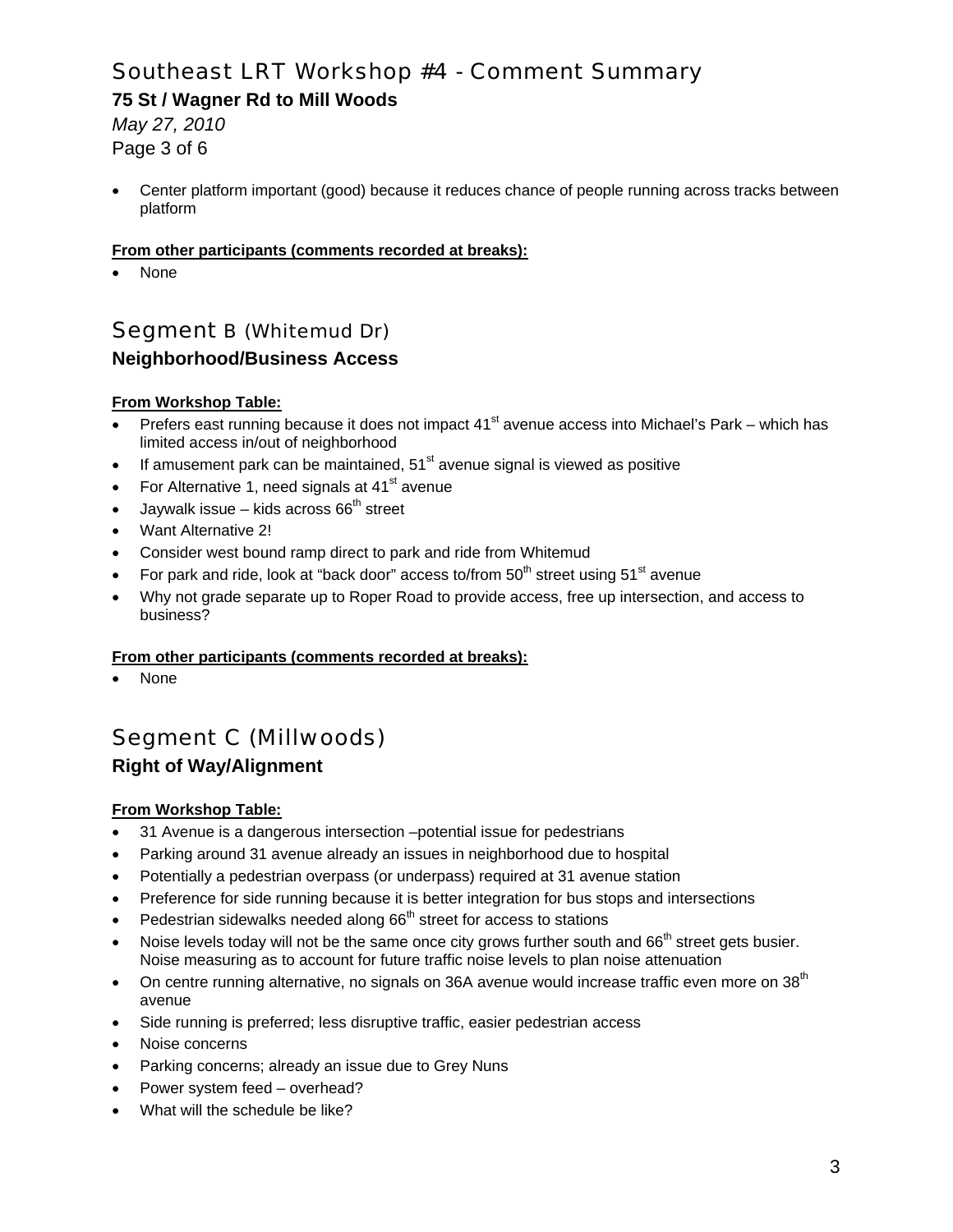### **75 St / Wagner Rd to Mill Woods**

*May 27, 2010*  Page 4 of 6

- Side running is better visually
- Side running has less noise concerns for the west side of  $66<sup>th</sup>$  street
- Bus should feed in LRT
- 23<sup>rd</sup> avenue corridor premium transit
- Park and ride by Millwoods Town Center or South please
- Don't put it down the centre!
- If having LRT, then you should get noise barriers
- Where would noise barriers go if needed?
- Would 6 lanes of car traffic be louder than 4 lanes with LRT
- Middle running leaves more boulevard space? Potential benefit and support
- Concern about traffic impact if on side
- It is possible for pedestrian underpasses or overpasses?
- Why no traffic light at 36A with median option
- Having LRT on one side reduces impact to neighborhood on other side
- Middle leaves option for future traffic lane expansion
- Alignment on one side makes it easier for pedestrians/transit users to get to hospital mall
- Emergency access (can fire/ambulance override LRT operations?)
- Can both alignments allow for future six lane expansion of  $66<sup>th</sup>$  street in the future?

#### **From other participants (comments recorded at breaks):**

None

## Segment C (Millwoods)

### **Stations**

#### **From Workshop Table:**

- Center loading station would be safer and require less infrastructure, maintenance, and cost
- Transit centres have to be integrated or close to LRT stations
- Center loading is safer because we cross the tracks less
- Concern for pedestrians creating more traffic issues due to continuously crossing street across  $66<sup>th</sup>$
- Youville Drive or  $28<sup>th</sup>$  avenue stations would alleviate traffic on  $66<sup>th</sup>$  avenue
- Shorter walking distance to Greynuns, MacEwan South Campus, recreation centre from south of 31<sup>st</sup> avenue option
- Traffic concerns with  $31<sup>st</sup>$  avenue feeding station
- Side running station preferred
- Prefer simple station and not enclosed
- Prefer no overhead power
- Platform crossings on both ends
- No chain link fences please
- 38<sup>th</sup> avenue station should be side running should be berm or wall between station and properties
- Concern for station safety
- Consider station locations down road destinations: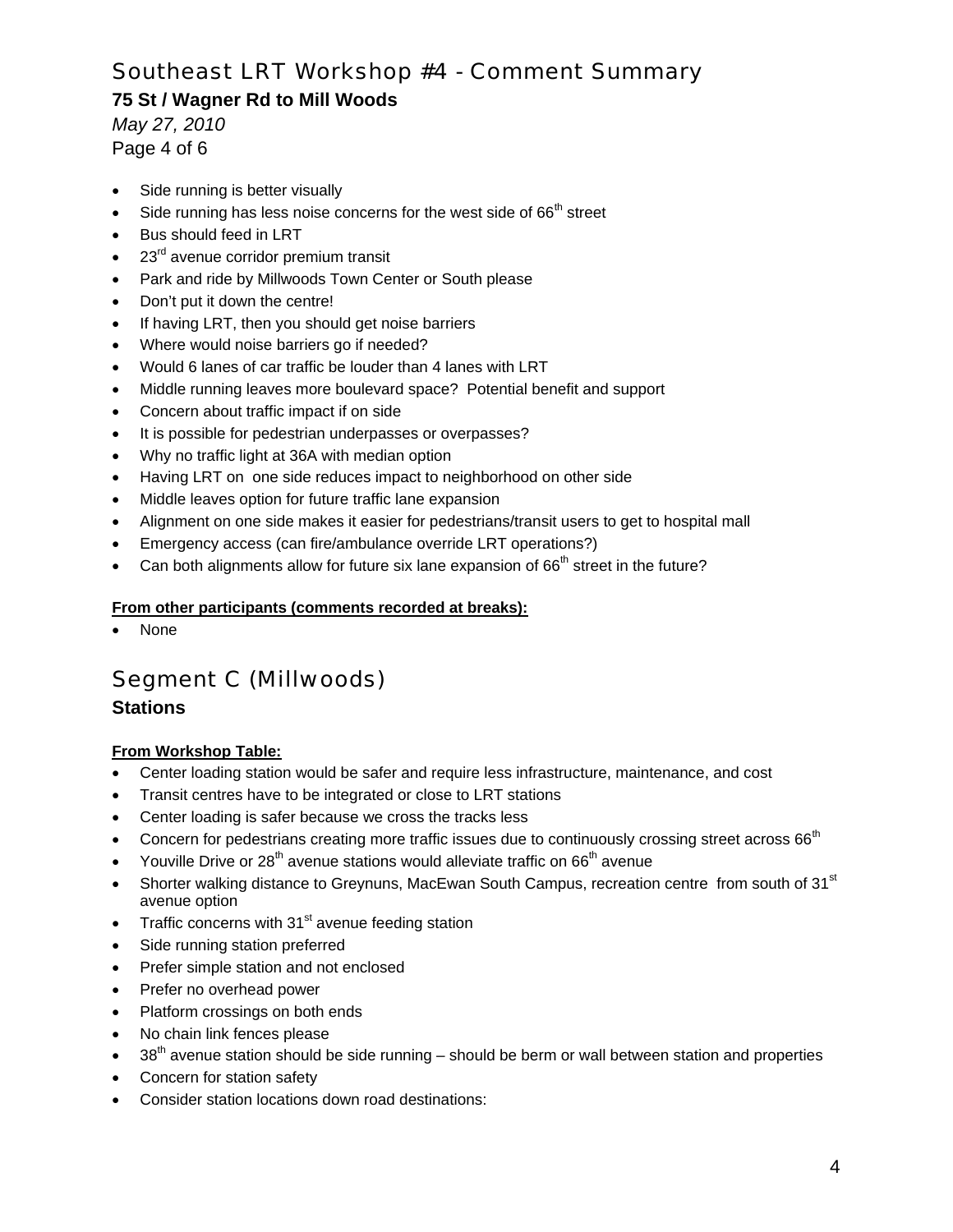### **75 St / Wagner Rd to Mill Woods**

*May 27, 2010*  Page 5 of 6

> -Hospital -Plaza at the mall -Transit centre

- Like centre loading platforms because it is easier for transit users to ID which train
- Must have bus/LRT connections to serve the users and benefit Millwoods (include Park and Ride)
- Consider property acquisition of parking lot at Church to reduce noise
- Concern about turn radius at Youville Drive
- Concern stations on 66<sup>th</sup> street may mean more buses on that street (as they feed the LRT and major transit centres). More buses mean more noise
- Like centre loading platform
- (Some prefer staggered station because they allow left turns)
- Must have patrols/security around platforms
- Snow removal concerns
- For WMD sections, like option that doesn't impact traffic as much tehre

#### **From other participants (comments recorded at breaks):**

- Look into center loading station on east side of road rail at Millbourne Station
- Must have bicycle parking at stations
- Side route with center loading station
- Locate bus stops closer to intersections at Millbourne Station
- Need sidewalks on both sides of  $66<sup>th</sup>$  street
- What is 65 dBA Leq24 at Whitemud Drive at 53<sup>rd</sup> avenue?
- What is the dBA of an LRT that leaves the station and as it operates?
- Have you taken into account volume of users with timing of lights this time?
- Why does east alignment allow turns on 36A avenue and center line alignment does not?
- LRT crossing Whitemud Drive should have elevated structure over on/off ramps to avoid backlog onto Whitemud
- Is their an impact survey done about the current new route down 111<sup>th</sup> before rolling ahead with this?
- How will this solve urban sprawl
- Why are we tagging and taking major arteries and congesting them? This will not improve traffic flow. People love their cars
- Sound barriers should be mandatory
- That many buses re-routed to a different road?
- More traffic down 66 /  $75<sup>th</sup>$  street beyond the LRT?
- How would the buses get to the relocated Millgate terminal?
- Yay for the tunnel!
- Has traffic flow improved on the existing 111<sup>th</sup> street line?
- Vibration survey? I lived off  $76<sup>th</sup>$  avenue and  $106<sup>th</sup>$  street and could feel the trains
- Can we lower the sound bylaw from 65dB to 50dB so barriers will be more likely to enter the process?
- Why not tunnelling? I would gladly pay for it